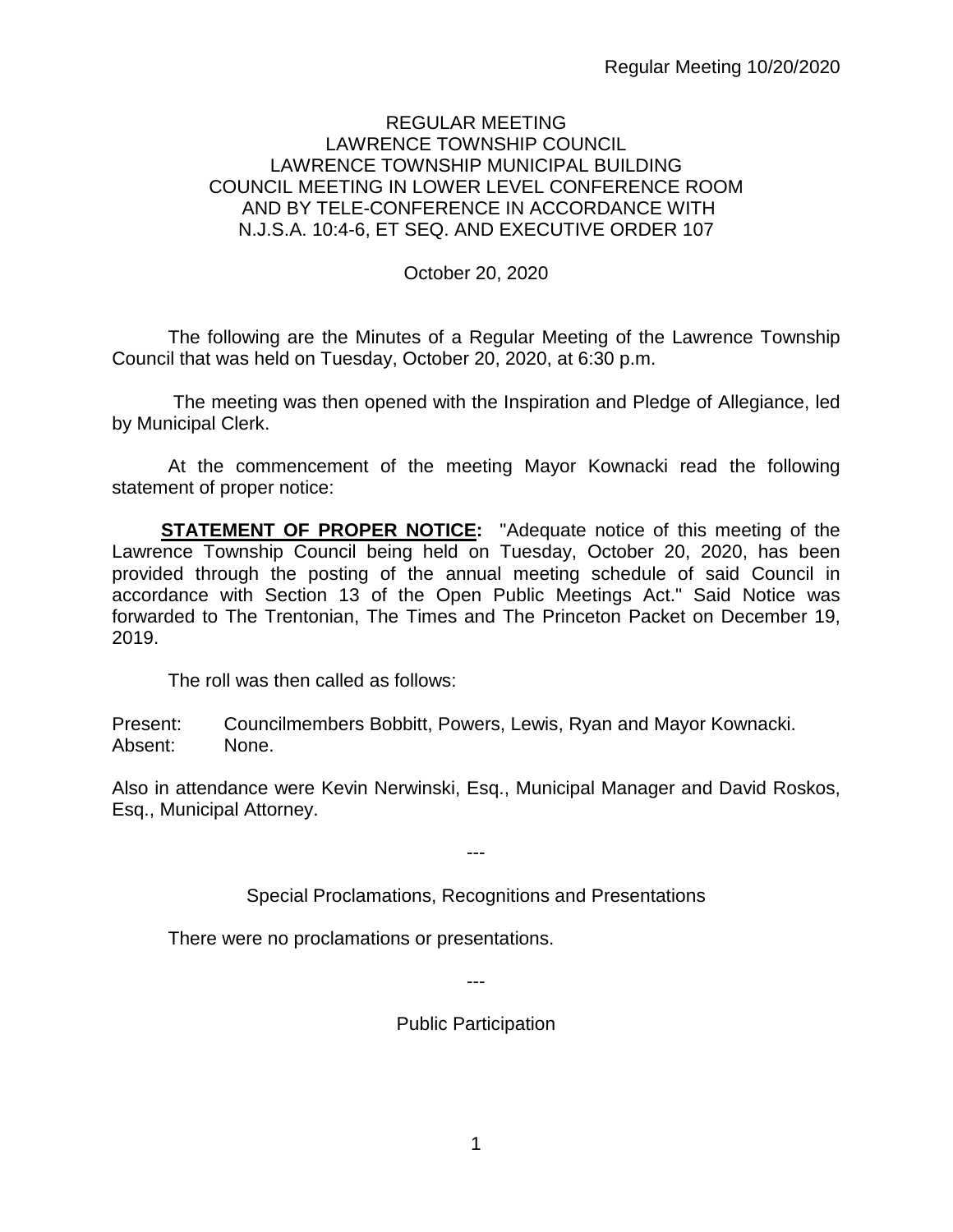Mr. Paul Larson thanked the Township Council for their continued support for all the parks and indicated as a point of reference this evening is the 5<sup>th</sup> Anniversary of Maidenhead Meadows Park that was created on October 20, 2015. Mr. Larson further thanked the Public Works Department for all the work they did at the Brearley House and the Engineering Department for updating the recreation and open space inventory and for updating the open space maps.

Review and Revisions of Agenda

---

 The Municipal Clerk requested that the Agenda be amended to add Resolution No. 318-20 - (18-H.18), Authorizing a Waiver of Interest for QBM Late Taxes and Resolution No. 319-20 - (18-H.19), Authorizing First Amendment to Developers Agreement with Brandywine Operating Partnership, LP.

On a motion by Ms. Lewis, seconded by Mr. Powers, the Agenda was amended to include the above revisions.

Same was carried on the following roll call vote:

Ayes: Councilmembers Bobbitt, Lewis, Powers, Ryan and Mayor Kownacki. Nays: None.

---

#### Adoption of Minutes

On a motion by Ms. Lewis, seconded by Mr. Powers, the Minutes of Regular Meeting of September 15, 2020 were approved without corrections on the following roll call vote:

Same was carried on the following roll call vote:

Ayes: Councilmembers Bobbitt, Lewis, Powers Ryan and Mayor Kownacki. Absent: None. Abstain: None.

On a motion by Ms. Lewis, seconded by Mr. Powers, the Minutes of Closed Session Meeting of September 15, 2020 were approved without corrections on the following roll call vote:

~~~~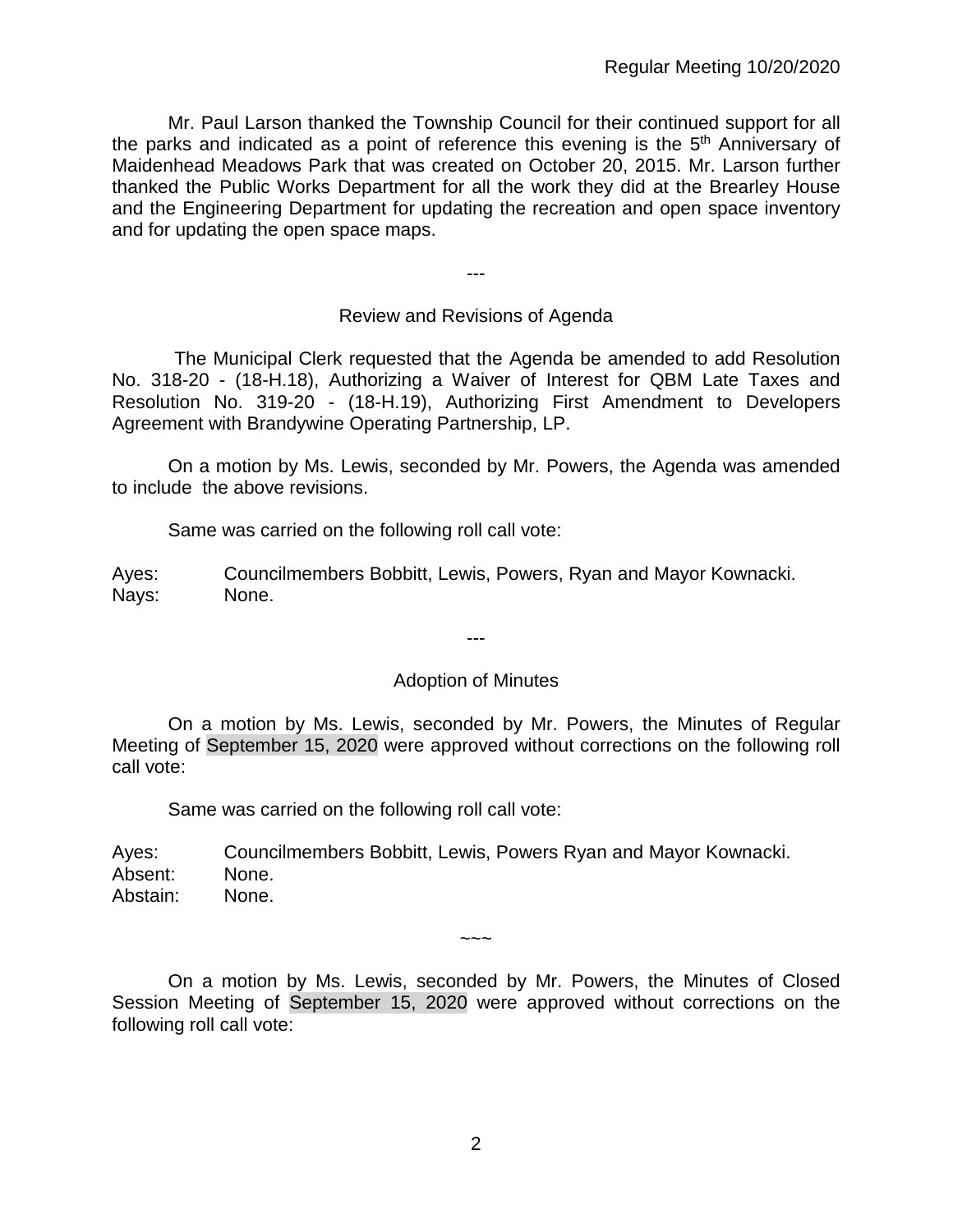Same was carried on the following roll call vote:

Ayes: Councilmember Bobbitt, Lewis, Powers, Ryan and Mayor Kownacki. Absent: None. Abstain: None.

# Awarding or Rejecting of Bids

---

On a motion by Ms. Lewis, seconded by Mr. Powers, Resolution (9-A), Authorizing Awarding a Contract for Bid No. 20-15- 2020 Tree Removal, was presented for adoption.

Resolution No. 286-20

WHEREAS, on Thursday, September 24, 2020 bids were received and publicly opened for the project known as **Bid No. 20-15 - 2020 Tree Removal**; and

WHEREAS, two (2) bids were received and reviewed by the appropriate Township Officials; and

WHEREAS, the lowest responsible bidder was US Athletic Fields, Inc. who submitted a bid in the amount of \$58,933.65, and

WHEREAS, in accordance with N.J.A.C. 5:50-14, a Certificate of Availability of Funds has been provided and the accounts to be charged are;

| Acct.           | Ord. No.                 | Name                               | Amount      |
|-----------------|--------------------------|------------------------------------|-------------|
| 01-28-375-255   | $\blacksquare$           | Parks - Maintenance                | \$10,000.00 |
| 01-26-290-291   | $\blacksquare$           | <b>Streets &amp; Road</b>          | \$10,000.00 |
| 0-16-56-849-299 | $\overline{\phantom{a}}$ | <b>Storm Recovery Trust Fund</b>   | \$15,293.60 |
| 0-16-56-843-299 | $\overline{\phantom{a}}$ | Open Space (Johnson Avenue Trolley | \$14,800.00 |
|                 |                          | Line)                              |             |
| 0-01-20-190-299 | $\blacksquare$           | Ash Tree Hazard                    | \$8,840.05  |
|                 |                          | Mitigation/Replacement Program     |             |

NOW, THEREFORE, BE IT RESOLVED by the Township Council of the Township of Lawrence, County of Mercer, State of New Jersey, that pursuant to the recommendations of the Municipal Engineer, the Mayor and Municipal Clerk are hereby authorized to execute a contract with US Athletic Fields, Inc., 668 Country Road 601, Belle Mead, New Jersey 08502 in the amount of \$58,933.65; and

BE IT FURTHER RESOLVED that the Municipal Manager is hereby authorized to draft the necessary agreement, subject to the approval of the Municipal Attorney as to form and content thereof.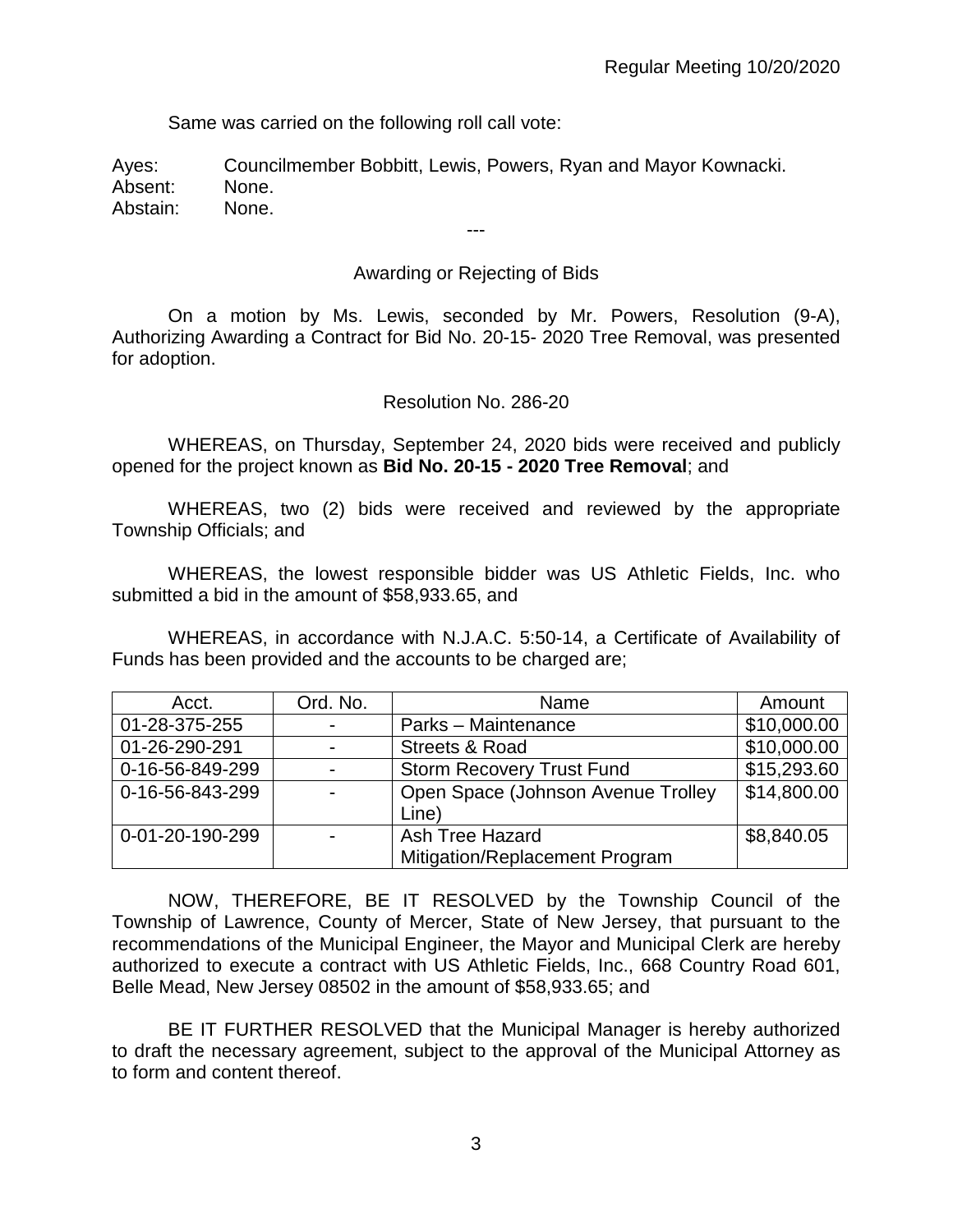Same was carried on the following roll call vote:

Ayes: Councilmembers Bobbitt, Lewis, Powers, Ryan and Mayor Kownacki. Absent: None.

On a motion by Ms. Lewis, seconded by Mr. Powers, Resolution (9-B), Authorizing Awarding a Contract for Bid No. 20-16 – 2020 Snow Plowing Services, was presented for adoption.

 $\sim\sim\sim$ 

Resolution No. 301-20

WHEREAS, on October 6, 2020, bids were received for Bid No. 20-16, 2020 Snow Plowing Services; and

WHEREAS, one bid was received and reviewed by the Municipal Manager and Director of Public Works and Marrazzos Manor Lane, 1301 Yardley Road, Yardley, PA 19067 who submitted a bid in the amount of \$180.00 per hour per truck is being awarded the contract; and

WHEREAS, in accordance with N.J.A.C. 5:30-14, a Certificate of Availability of Funds has been provided and the account to be charged is 0-16-56-849-299 (Reserve for Snow Removal);

NOW, THEREFORE, BE IT RESOLVED by the Township Council of the Township of Lawrence, County of Mercer, State of New Jersey, that the Township is hereby authorized to award Bid No. 20-16, 2020 Snow Plowing Services, to Marrazzos Manor Lane for the period of November 1, 2020 through April 15, 2021 with a contract amount not to exceed \$17,000.

Same was carried on the following roll call vote:

Ayes: Councilmembers Bobbitt, Lewis, Powers, Ryan and Mayor Kownacki. Absent: None.

---

#### Introduction of Ordinances

Mayor Kownacki read by title, an ordinance entitled, "AN ORDINANCE AUTHORIZING THE PRIVATE SALE OF CERTAIN LANDS OF THE TOWNSHIP OF LAWRENCE, COUNTY OF MERCER, NOT NEEDED FOR PUBLIC USE" – Abermarle Road and Johnson Avenue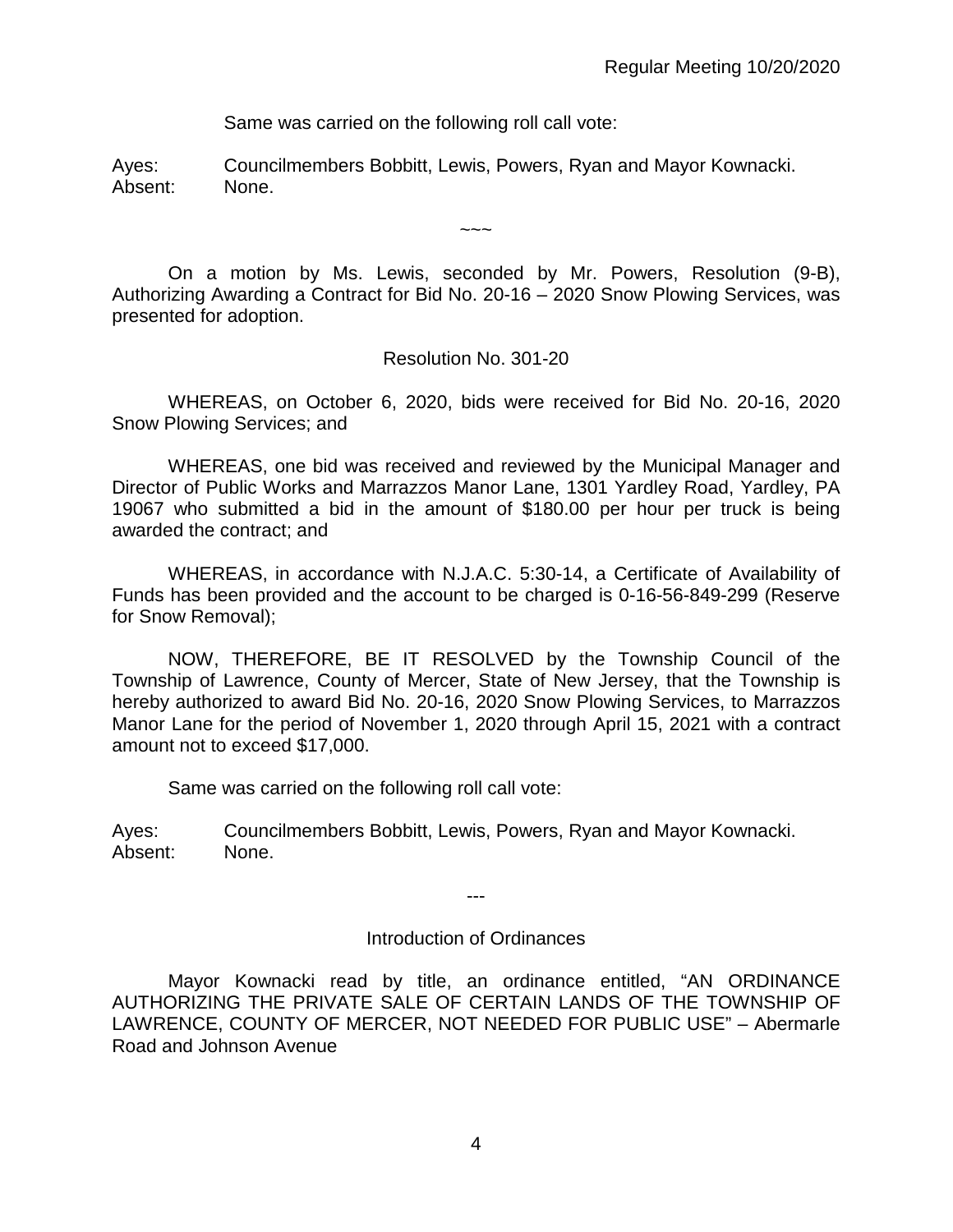Mr. Nerwinski advised that the Ordinance authorizes the private sale of municipal land located at Abermarle Road and Johnson Road. It is a lot that is no longer needed for municipal use and is less than the minimum size required for development under the Land Use Ordinance. The land has been assessed by the Tax Assessor at a value of \$7,400.

The Ordinance No. 2370-20 was introduced and approved on the following roll call vote:

| <b>COUNCIL</b>    | <b>AYE</b> | NAY | <b>PRESENT</b> | <b>ABSENT</b> | <b>ABSTAIN</b> | <b>MOVE</b> | <b>SECOND</b> |
|-------------------|------------|-----|----------------|---------------|----------------|-------------|---------------|
| Mr. Bobbitt       |            |     |                |               |                |             |               |
| Ms. Lewis         |            |     |                |               |                |             |               |
| <b>Mr. Powers</b> |            |     |                |               |                |             |               |
| Mr. Ryan          |            |     |                |               |                |             |               |
| Mayor Kownacki    | ,,,        |     |                |               |                |             |               |

Mayor Kownacki read by title, an ordinance entitled, "BOND ORDINANCE AMENDING BOND ORDINANCE BY THE TOWNSHIP OF LAWRENCE, COUNTY OF MERCER, STATE OF NEW JERSEY, IN ORDER TO REVISE THE DESCRIPTION OF THE IMPROVEMENT HEREIN."

 $\sim\sim\sim$ 

Mr. Nerwinski advised that the Ordinance amends Bond Ordinance 2211-15 by including additional fire fighter turnout gear for Slackwood Fire Company and Lawrenceville Fire Company as required by the bond ordinance laws in New Jersey.

The Ordinance No. 2371-20 was introduced and approved on the following roll call vote:

| <b>COUNCIL</b>        | <b>AYE</b> | NAY | <b>PRESENT</b> | <b>ABSENT</b> | <b>ABSTAIN</b> | <b>MOVE</b> | <b>SECOND</b> |
|-----------------------|------------|-----|----------------|---------------|----------------|-------------|---------------|
| <b>Mr. Bobbitt</b>    | ,,         |     |                |               |                |             |               |
| Ms. Lewis             |            |     |                |               |                |             |               |
| <b>Mr. Powers</b>     |            |     |                |               |                |             |               |
| Mr. Ryan              |            |     |                |               |                |             |               |
| <b>Mayor Kownacki</b> |            |     |                |               |                |             |               |

Mayor Kownacki read by title, an ordinance entitled, "AN ORDINANCE AMENDING CHAPTER 435 OF THE LAWRENCE TOWNSHIP ADMINISTRATIVE CODE ENTITLED 'MOTOR VEHICLES AND TRAFFIC' – Handicapped Parking

 $\sim\sim\sim$ 

Mr. Nerwinski advised that the Ordinance amends Chapter 435 of the Code entitled "Motor Vehicles and Traffic" by removing previously designated handicapped parking on Fairfield Avenue and Slack Avenue.

The Ordinance No. 2372-20 was introduced and approved on the following roll call vote: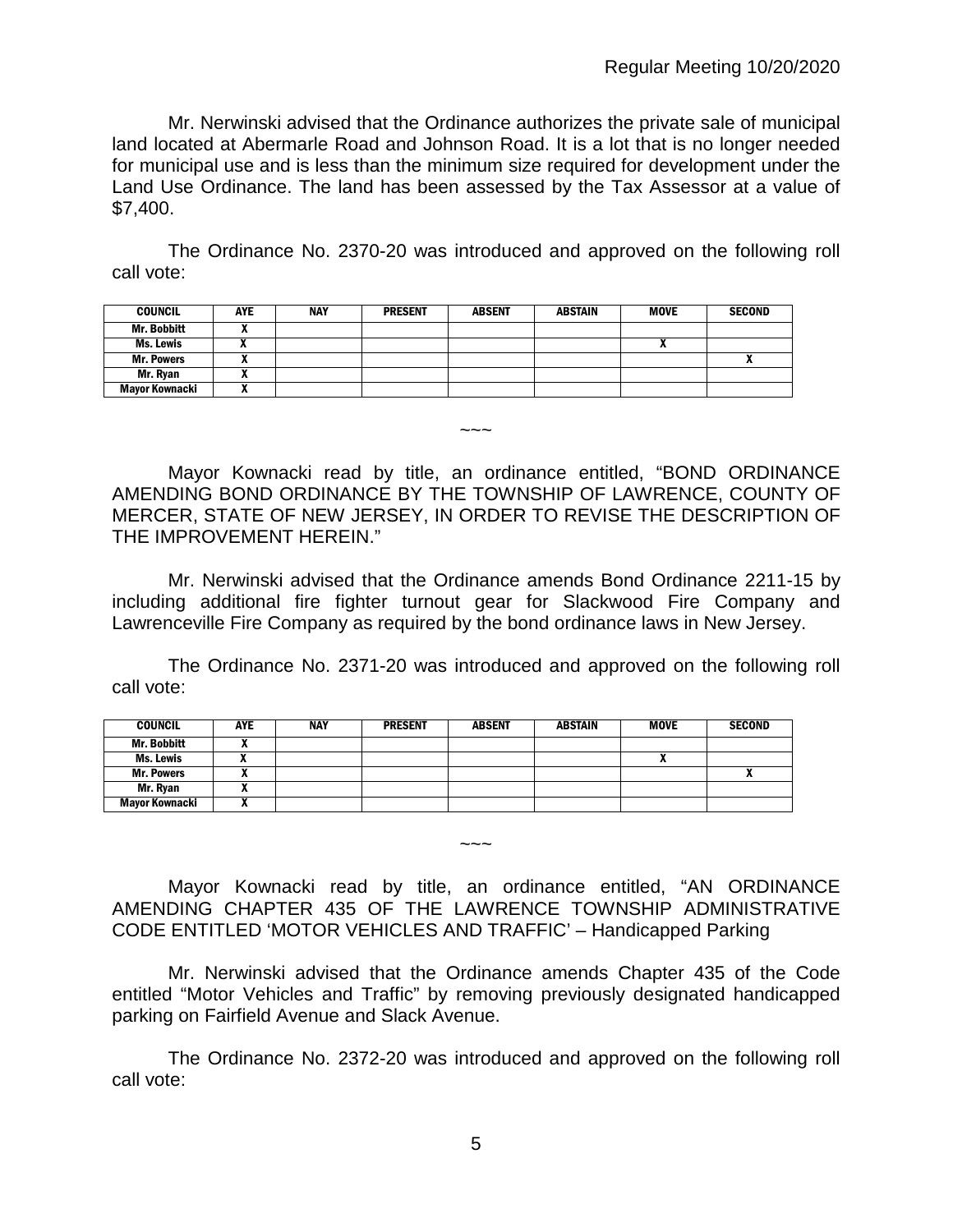| <b>COUNCIL</b>        | <b>AYE</b> | <b>NAY</b> | <b>PRESENT</b> | <b>ABSENT</b> | ABSTAIN | MOVE                       | <b>SECOND</b> |
|-----------------------|------------|------------|----------------|---------------|---------|----------------------------|---------------|
| <b>Mr. Bobbitt</b>    |            |            |                |               |         |                            |               |
| Ms. Lewis             | ,,         |            |                |               |         | $\boldsymbol{\mathcal{L}}$ |               |
| <b>Mr. Powers</b>     |            |            |                |               |         |                            |               |
| Mr. Rvan              |            |            |                |               |         |                            |               |
| <b>Mayor Kownacki</b> |            |            |                |               |         |                            |               |

 $\sim\sim\sim$ 

Mayor Kownacki read by title, an ordinance entitled, "ORDINANCE AMENDING SECTION 409, APARTMENT AND TOWNHOUSE DISTRICT OF THE LAWRENCE TOWNSHIP LAND USE ORDINANCE"

Councilwoman noted for the record that she was informed that she was not speaking loud enough, something she has never been told before, so she is turning on her microphone and hopefully she is now being heard loud and clear.

Mr. Nerwinski advised that the Ordinance amends Section 409 of the LUO; in Paragraph F (1) reduces the "minimum gross acreage" from 10 acres to 7 acres of tract and Paragraph F (2) "minimum buildable land area of tract" from 7 acres to 5 acres. And, Paragraph (1) "maximum building height" from 38 feet to 42 feet or 3 stories and deletes the term "or more than 12 units per acre" from the description.

The Ordinance No. 2373-20 was introduced and approved on the following roll call vote:

| <b>COUNCIL</b>        | <b>AYE</b> | <b>NAY</b> | <b>PRESENT</b> | <b>ABSENT</b> | <b>ABSTAIN</b> | <b>MOVE</b> | <b>SECOND</b> |
|-----------------------|------------|------------|----------------|---------------|----------------|-------------|---------------|
| <b>Mr. Bobbitt</b>    |            |            |                |               |                |             |               |
| Ms. Lewis             |            |            |                |               |                |             |               |
| <b>Mr. Powers</b>     |            |            |                |               |                |             |               |
| Mr. Ryan              | ,,         |            |                |               |                |             |               |
| <b>Mayor Kownacki</b> |            |            |                |               |                |             |               |

---

Adoption of Ordinances

Mayor Kownacki read by title, an ordinance entitled, "AN ORDINANCE AMENDING CHAPTER 435 OF THE LAWRENCE TOWNSHIP ADMINISTRATIVE CODE ENTITLED 'MOTOR VEHICLES AND TRAFFIC' – Handicapped Parking."

Ordinance No. 2366 -20

## AN ORDINANCE AMENDING CHAPTER 435 OF THE LAWRENCE TOWNSHIP ADMINISTRATIVE CODE ENTITLED 'MOTOR VEHICLES AND TRAFFIC'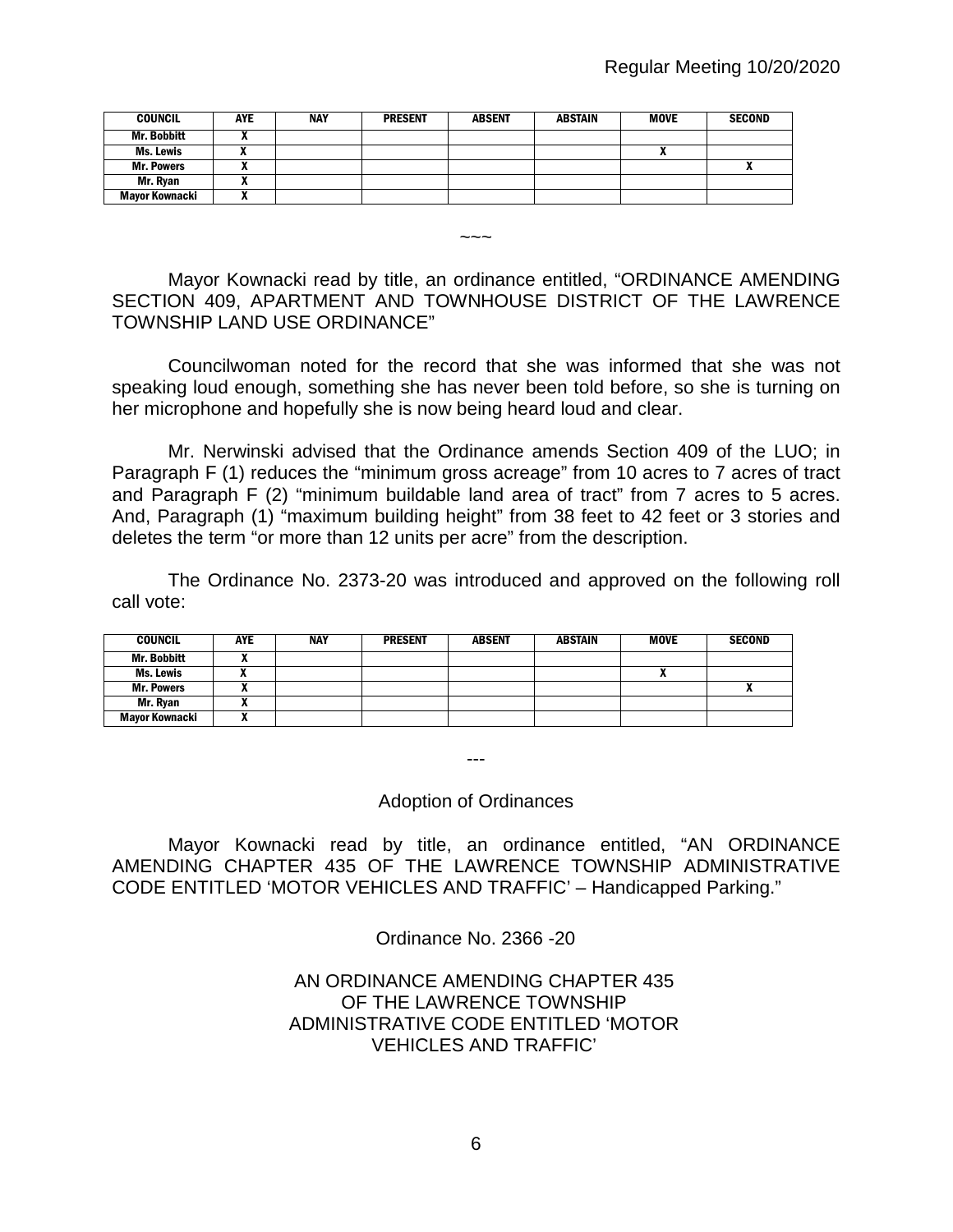BE IT ORDAINED by the Township Council of the Township of Lawrence, County of Mercer, State of New Jersey, that Chapter 435 of The Lawrence Township Administrative Code entitled 'Motor Vehicles and Traffic' be and is hereby amended as follows:

Section 1. Article II – Stopping, Standing and Parking

Sec. 13-4 – Parking prohibited – At any time, except by vehicles bearing special identification for handicapped persons.

(5) Special Vehicle Parking (Handicapped)

Restricted parking spaces shall be established as set forth below and only those persons who are handicapped and who possess a special vehicle identification shall park in such designated parking space.

- a. 64 feet eastbound from the prolongated curb line of Brunswick Pike and Valley Forge Avenue (S/E corner) for a distance of 22 feet on Valley Forge Avenue on the south side of 1894 Brunswick Pike.
- **b.** 138 feet eastbound from the prolongated curb line of Brunswick Pike andPear Street (N/E corner) for a distance of 22 feet in front of 766 Pear Street.
- c. 340 feet eastbound from the prolongated curb line of Rt. 206 (Lawrence Road) and Fairfield Avenue (S/E corner) for a distance of 22 feet in front of 81 Fairfield Avenue.
- d. 180 feet westbound from the prolongated curb line of Hopewell Avenue and Slack Avenue (S/W corner) for a distance of 22 feet in front of 115 Slack Avenue.
- e. 263 feet eastbound from the prolongated curb line of Princeton Avenue and Myrtle Avenue (S/E corner) for a distance of 22 feet, in front of 57 Myrtle Avenue
- f. 204 feet westbound from the prolongated curb line of Ohio Avenue and Puritan Avenue (N/W corner) for a distance of 22 feet in front of 716 Puritan Avenue.
- g. 324 feet eastbound from the prolongated curb line of Princeton Avenue and Myrtle Avenue (S/E corner) for a distance of 22 feet in front of 51 Myrtle Avenue.
- h. 141 feet eastbound from the prolongated curb line of Slack Avenue and Princeton Pike (S/E corner) for a distance of 22 feet, in front of 143 Slack Avenue.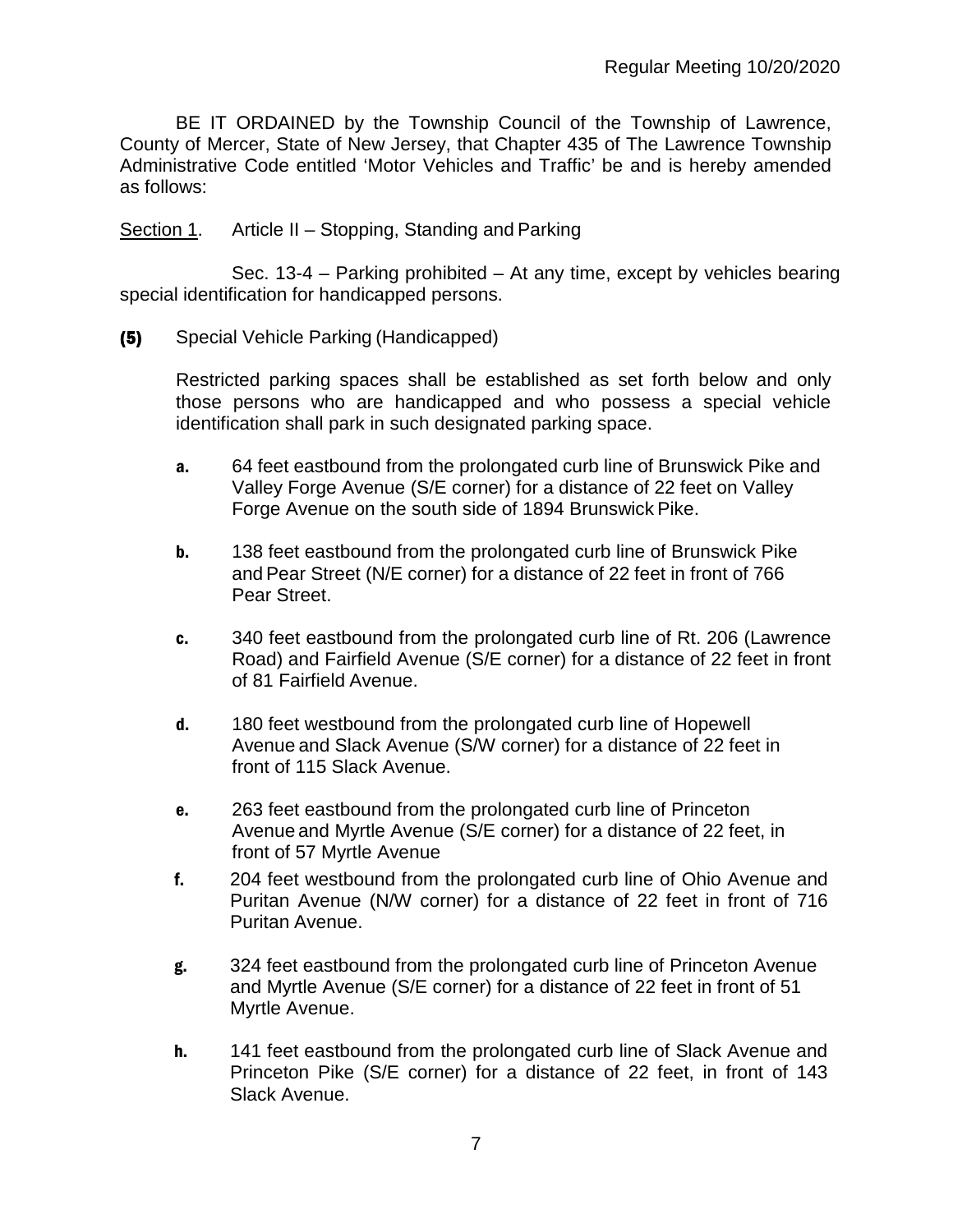- i. 99 feet northbound from the prolongated curb line of Pine Street and Brunswick Avenue, for a distance of 22 feet, in front of 1117 Brunswick Avenue.
- j. 518 feet westbound from the prolongated curb line of Brunswick Avenue and Lanning Avenue (N/W corner) for a distance of of 22 feet, in front of 944 Lanning Avenue.
- k. 70 feet westbound from the prolonged curb line of Brunswick Avenue and Lanning Avenue (S/E corner) for a distance of 22 feet on the side of 1279 Brunswick Avenue.
- l. 56 feet southbound from the prolongated curb line of Greenfield Avenue and Rupert Street (S/W corner) for a distance of 22 feet on the side of 49 Greenfield Avenue.
- m. 268 feet eastbound from the prolongated curb line of Princeton Avenue and Lanning Avenue (S/E corner) for a distance of 22 feet in front of 961 Lanning Avenue.
- n. 191 feet eastbound from the prolongated curb line of Brunswick Pike and Puritan Ave (N/E corner) for a distance of 22 feet in front of 758 Puritan Avenue.
- o. 188 feet eastbound from the prolongated curb line of Brunswick Pike and Puritan (S/E corner) for a distance of 22 feet in front of 759 Puritan Avenue.
- p. 219 feet eastbound from the prolongated curb line of Princeton Avenue and Lanning Avenue (N/E corner) for a distance of 22 feet in front of 968 Lanning Avenue
- q. 113 feet southbound from the prolongated curb line of Pear Street and Michigan Avenue (N/E corner) for a distance of 22 feet in front of 133 Michigan Avenue
- Section 2. This ordinance supercedes all previous ordinances that relate to the designation of handicapped parking on streets and roadways within the Township of Lawrence.
- Section 3. Severability.

If any provisions of this ordinance shall be adjudged invalid, such adjudication shall not affect the validity of the remaining provisions, which shall be deemed severable therefrom.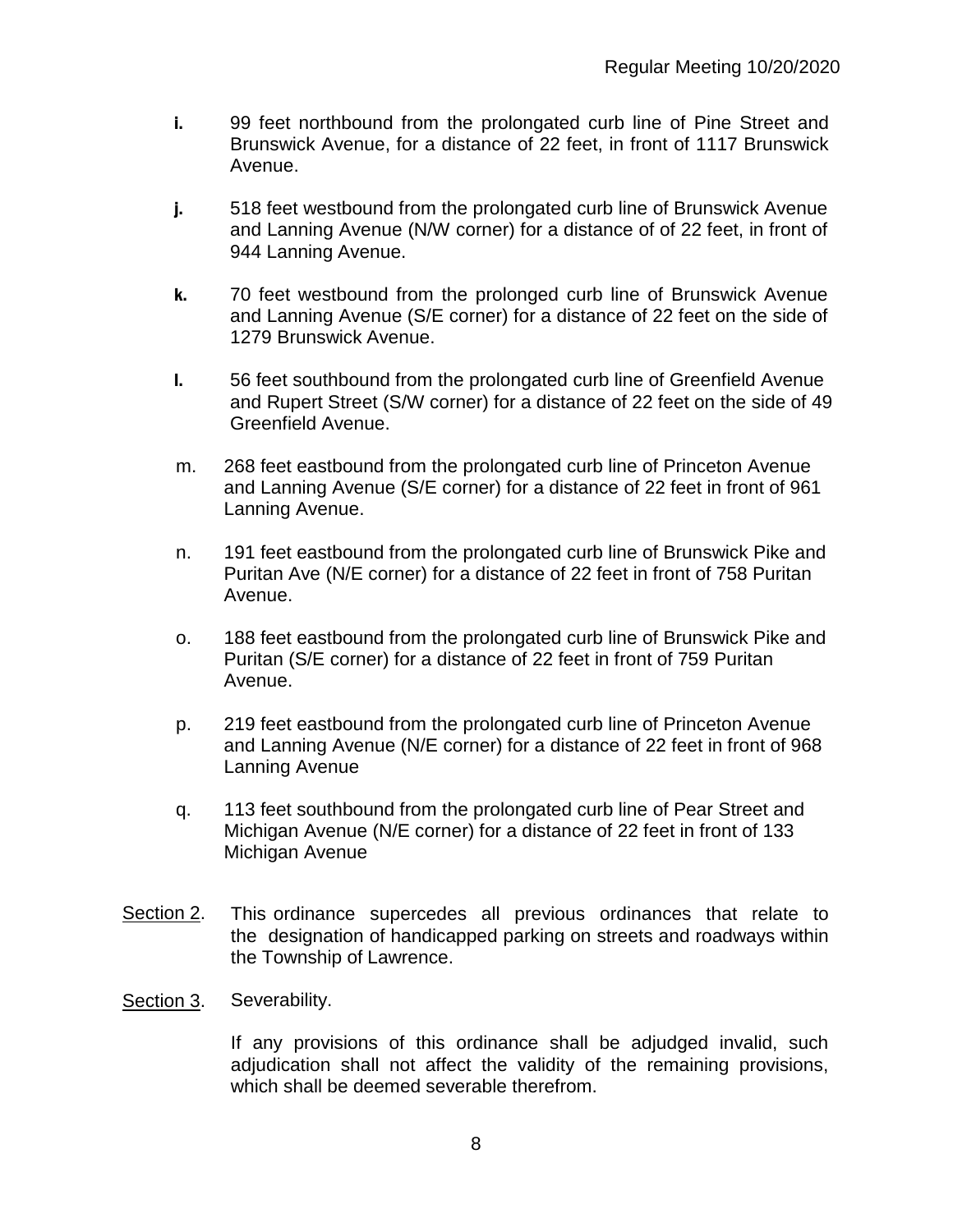Section 4. Repealer.

All ordinances or parts of same inconsistent with any provisions of this ordinance are hereby repealed to the extent of such inconsistency.

Section 5. Effective Date.

This ordinance shall become effective twenty (20) days following the adoption thereof in accordance with law.

Additions Underlined Deletions in brackets { }

Adopted: October 20, 2020

The Ordinance was adopted after the public hearing thereon, on the following roll call vote:

| <b>COUNCIL</b>     | <b>AYE</b> | <b>NAY</b> | <b>PRESENT</b> | <b>ABSENT</b> | <b>ABSTAIN</b> | <b>MOVE</b> | <b>SECOND</b> |
|--------------------|------------|------------|----------------|---------------|----------------|-------------|---------------|
| <b>Mr. Bobbitt</b> |            |            |                |               |                |             |               |
| Ms. Lewis          |            |            |                |               |                | Λ           |               |
| <b>Mr. Powers</b>  |            |            |                |               |                |             | $\mathbf{r}$  |
| Mr. Ryan           | ~          |            |                |               |                |             |               |
| Mayor Kownacki     | n          |            |                |               |                |             |               |

 $\sim\sim\sim$ 

Mayor Kownacki read by title, an ordinance entitled, "AN ORDINANCE AMENDING CHAPTER 156 'FEES' OF THE LAWRENCE TOWNSHIP ADMINISTRATIVE CODE."

Ordinance No. 2367-20

### AN ORDINANCE AMENDING CHAPTER 156 "FEES" OF THE LAWRENCE TOWNSHIP ADMINISTRATIVE CODE

Section I.

BE IT ORDAINED by the Township Council of the Township of Lawrence, County of Mercer, State of New Jersey, that Chapter 156 entitled "FEES" of the Lawrence Township Administrative Code be and is hereby amended as follows: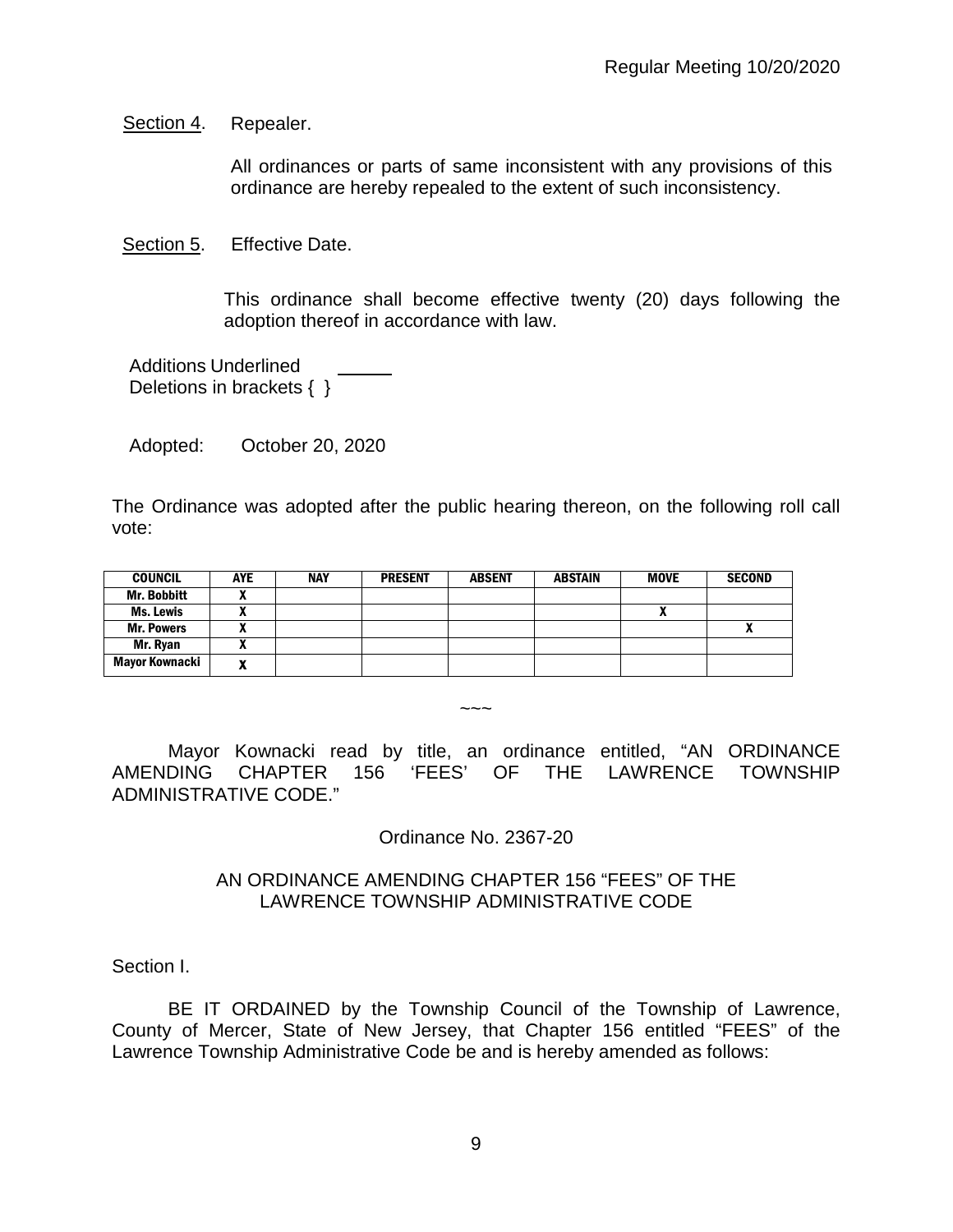Section 156-24. Water and Sewers

- [B. Bacterial analysis of private water supply system: \$50}
- [C. Permit to empty septic tank: \$5]

#### Section II. Repealer

All ordinances, resolutions and all sections or provisions thereof pertaining to fees or charges for special services which are inconsistent or conflicting with provisions of this ordinance are hereby repealed to the extent of such conflict or inconsistency, otherwise to remain in full force and effect.

#### Section III. Fffective Date

This ordinance shall take effect twenty (20) days after adoption thereof in accordance with law.

Deleted Material: [ ]

Adopted: October 20, 2020

The Ordinance was adopted after the public hearing thereon, on the following roll call vote:

| <b>COUNCIL</b>     | <b>AYE</b> | <b>NAY</b> | <b>PRESENT</b> | <b>ABSENT</b> | ABSTAIN | <b>MOVE</b> | <b>SECOND</b> |
|--------------------|------------|------------|----------------|---------------|---------|-------------|---------------|
| <b>Mr. Bobbitt</b> |            |            |                |               |         |             |               |
| Ms. Lewis          |            |            |                |               |         | A           |               |
| <b>Mr. Powers</b>  |            |            |                |               |         |             | v             |
| Mr. Ryan           |            |            |                |               |         |             |               |
| Mayor Kownacki     | ^          |            |                |               |         |             |               |

Mayor Kownacki read by title, an ordinance entitled, "AN ORDINANCE AMENDING CHAPTER 435 OF THE LAWRENCE TOWNSHIP ADMINISTRATIVE CODE ENTITLED 'MOTOR VEHICLES AND TRAFFIC'

 $\sim\sim\sim$ 

Ordinance No. 2368–20

### AN ORDINANCE AMENDING CHAPTER 435 OF THE LAWRENCE TOWNSHIP ADMINISTRATIVE CODE ENTITLED "VEHICLES AND TRAFFIC"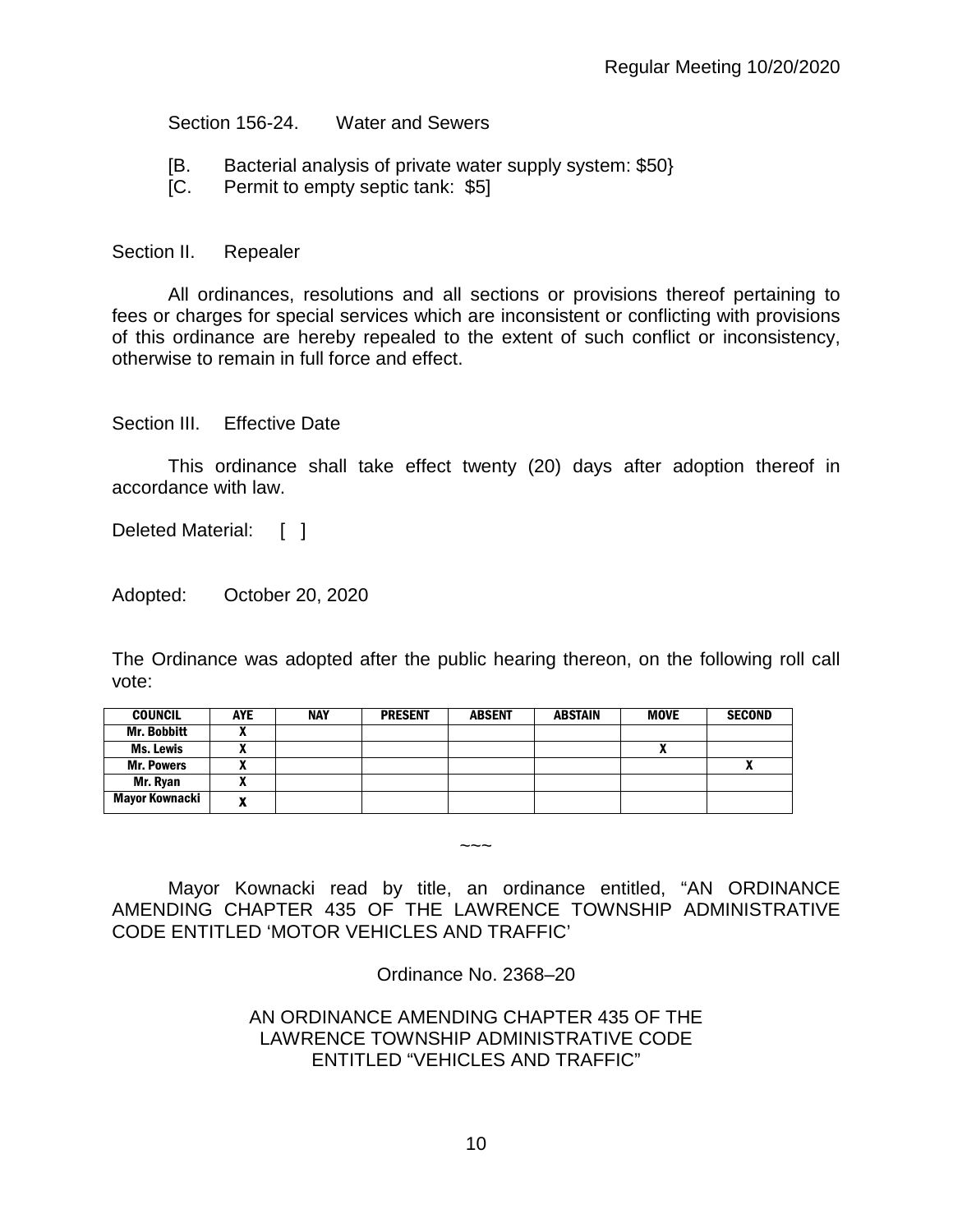BE IT ORDAINED by the Township Council of the Township of Lawrence, County of Mercer, State of New Jersey that Chapter 435 of the Lawrence Township Administrative Code entitled "Vehicles and Traffic" is hereby amended as follows:

### Section 1.

Section 435-58 "Speed Limits" is amended as follows:

Business Route 1, both directions 35 MPH Brunswick Circle to Lake Drive

### Section 2.

This ordinance shall take effect twenty (20) days after adoption and / or upon installation of proper signage.

#### Section 3.

All ordinances, rules and regulations which are inconsistent with this ordinance are hereby repealed.

Adopted: October 20, 2020

The Ordinance was adopted after the public hearing thereon, on the following roll call vote:

| <b>COUNCIL</b>     | <b>AYE</b> | <b>NAY</b> | <b>PRESENT</b> | <b>ABSENT</b> | <b>ABSTAIN</b> | <b>MOVE</b>  | <b>SECOND</b> |
|--------------------|------------|------------|----------------|---------------|----------------|--------------|---------------|
| <b>Mr. Bobbitt</b> |            |            |                |               |                |              |               |
| Ms. Lewis          |            |            |                |               |                | $\mathbf{v}$ |               |
| <b>Mr. Powers</b>  |            |            |                |               |                |              |               |
| Mr. Ryan           |            |            |                |               |                |              |               |
| Mayor Kownacki     | n          |            |                |               |                |              |               |

 $\sim\sim\sim$ 

Mayor Kownacki read by title, an ordinance entitled, "AN ORDINANCE AMENDING ORDINANCE NO. 2279-17 AMENDING THE CONSOLIDATED LICENSE, PERMIT AND FEE CHAPTER OF THE LAWRENCE TOWNSHIP ADMINISTRATIVE CODE"

Ordinance No. 2369-20

## AN ORDINANCE AMENDING ORDINANCE NO. 2279-17 – AMENDING THE CONSOLIDATED LICENSE, PERMIT AND FEE CHAPTER OF THE LAWRENCE TOWNSHIP ADMINISTRATIVE CODE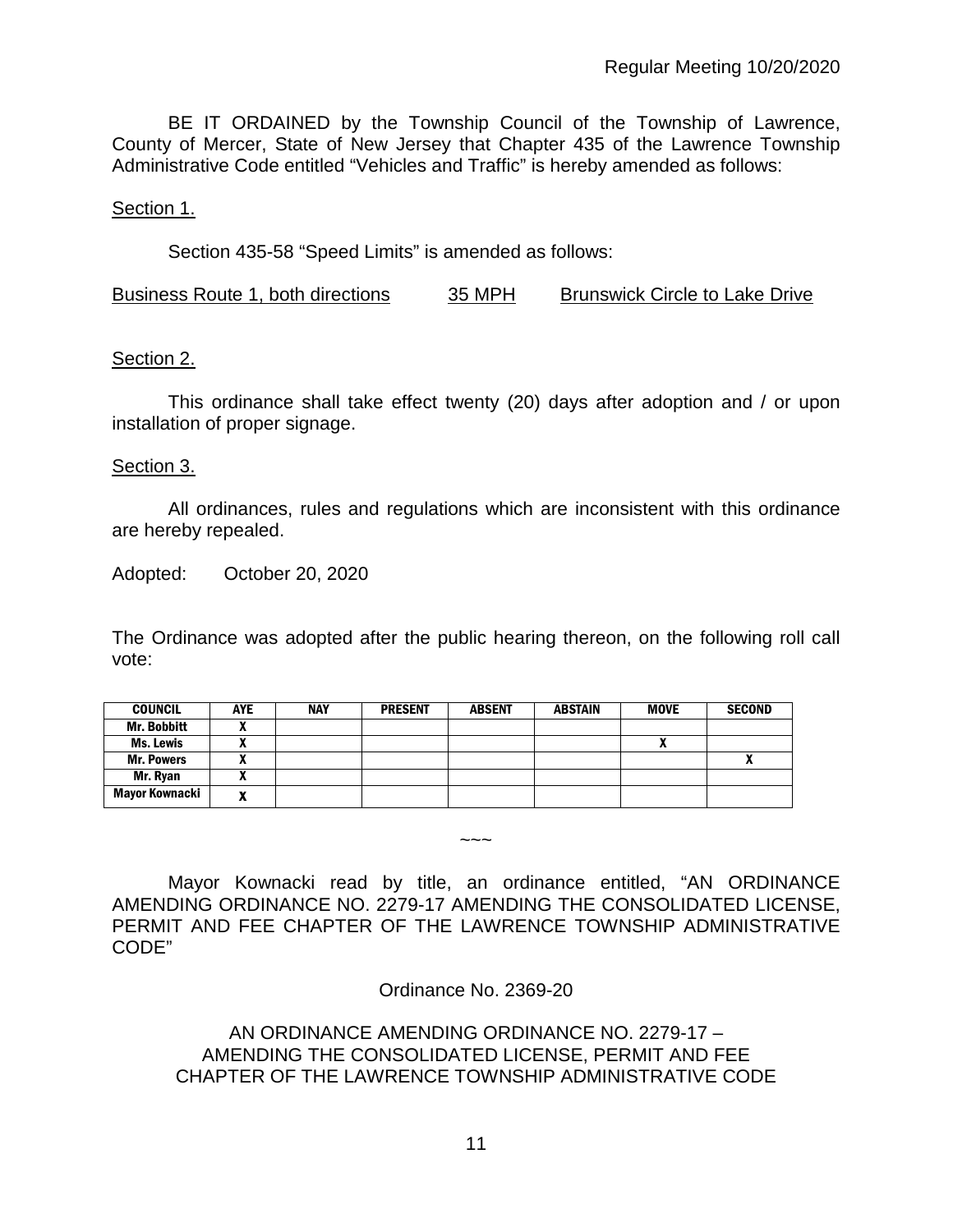BE IT ORDAINED by the Township Council of the Township of Lawrence, County of Mercer, State of New Jersey, that Chapter 156 "Fees" is hereby amended as follows:

Section 1.

| Sec. 156-2 | Animals |                                                                                             |                       |                  |
|------------|---------|---------------------------------------------------------------------------------------------|-----------------------|------------------|
|            |         | <b>Animal Trap Rental</b><br><b>Animal Release</b>                                          | \$50.00               | \$15.00/1-7 days |
| Sec. 156-3 |         | [Fire Prevention] Division of Fire Safety, Uniform Fire Code<br><b>Basic Inspection Fee</b> |                       |                  |
|            | (a)     | Under 500 sf                                                                                |                       | \$75.00          |
|            |         | 501 - 999 sf                                                                                |                       | \$105.00         |
|            |         | 1,000 - 4,999 sf                                                                            |                       | \$145.00         |
|            |         | $5,000 - 9,999$ sf                                                                          |                       | \$180.00         |
|            |         | $10,000 - 15,000$ sf                                                                        |                       | \$200.00         |
|            |         | $15,001 - 20,000$ sf                                                                        |                       | \$285.00         |
|            |         | $20,001 - 30,000$ sf                                                                        |                       | \$395.00         |
|            |         | Over 30,000 sf                                                                              |                       | \$620.00         |
|            | (b)     | <b>Application Permit Fee</b>                                                               |                       |                  |
|            |         | Type 1                                                                                      |                       | \$54.00          |
|            |         | Type 2                                                                                      |                       | \$214.00         |
|            |         | Type 3                                                                                      |                       | \$427.00         |
|            |         | Type 4                                                                                      |                       | \$641.00         |
|            |         | Type 5                                                                                      |                       | \$1,380.00       |
|            | (c)     | Certificate of Smoke Detector and Carbon                                                    |                       |                  |
|            |         | Monoxide Alarm Compliance                                                                   |                       |                  |
|            |         | <b>Application Fee received:</b><br>-10 business days prior to change of Occupant           |                       | \$45.00          |
|            |         | -4-10 business days prior to change of Occupant                                             |                       | \$90.00          |
|            |         | -fewer than 4 business days prior to change                                                 |                       |                  |
|            |         | of Occupant                                                                                 |                       | \$161.00         |
|            |         | <b>Fire Lane Summons</b>                                                                    |                       | \$50.00          |
|            |         | <b>MRNA Alarm Registration</b>                                                              |                       | \$30.00          |
|            |         |                                                                                             |                       |                  |
|            |         | Sec. 156A-4 Retail Food Licenses                                                            |                       |                  |
|            |         | Food Handlers Licenses -                                                                    |                       |                  |
|            |         | <b>Various Categories</b>                                                                   |                       | \$5.00-\$450.00  |
|            |         | <b>Food Handlers Licenses-Duplicate</b><br><b>Food Handlers Licenses-Delinquent</b>         | \$15.00<br>\$2.50/day |                  |
|            |         |                                                                                             |                       |                  |
|            |         | Sec. 156A-7 Events and gatherings                                                           |                       |                  |
|            |         | Miscellaneous events                                                                        | \$15.00/day           |                  |
|            |         |                                                                                             |                       |                  |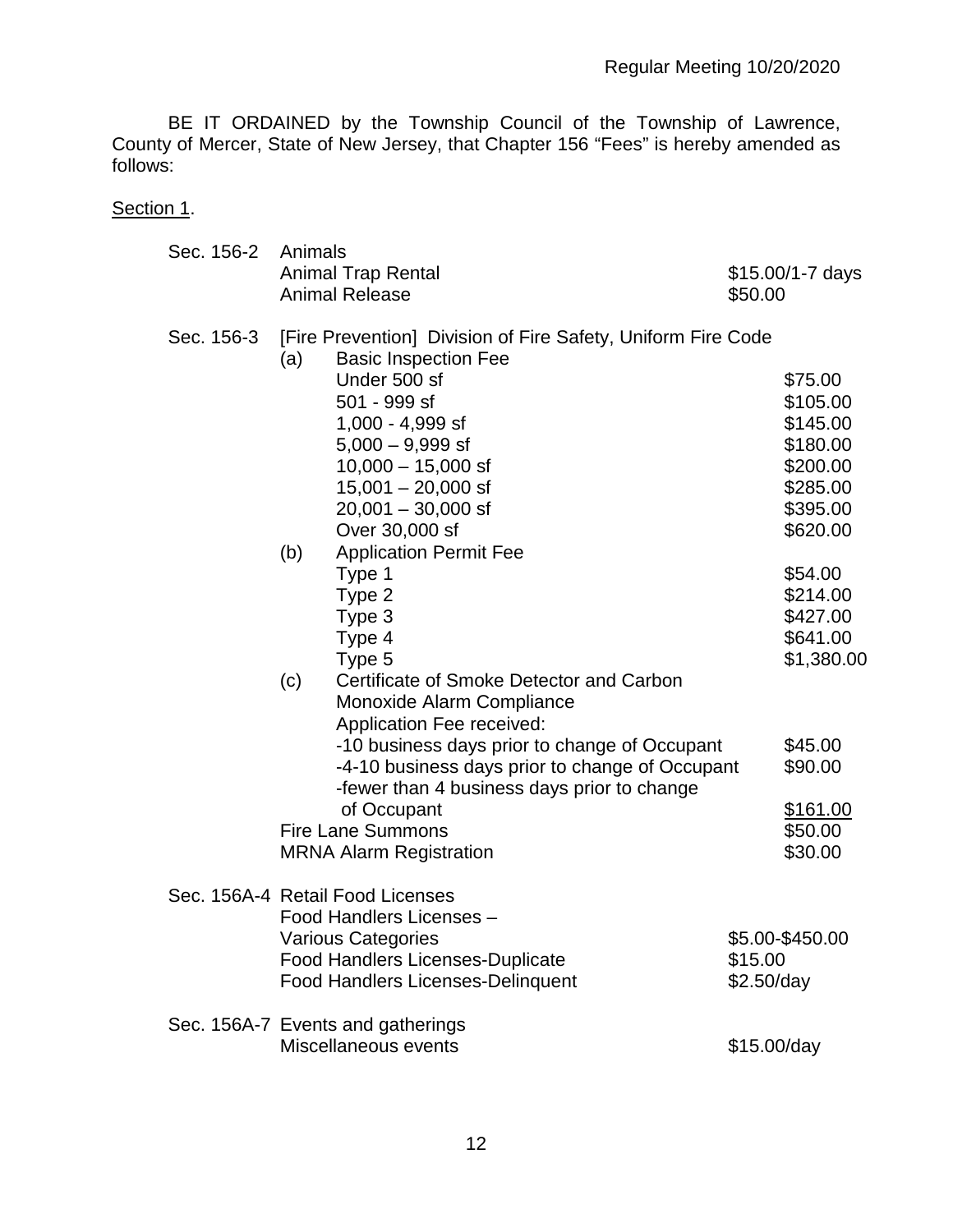| Sec. 156A-11   | Individual Subsurface Sewage Disposal Systems                                            |                   |
|----------------|------------------------------------------------------------------------------------------|-------------------|
|                | <b>Septic System Application-New</b>                                                     | \$775.00          |
|                |                                                                                          |                   |
|                | Septic System Application-Alter.                                                         | \$600.00          |
|                | Septic System Minor Repair                                                               | \$175.00          |
|                | Septic System Tank Permit to Empty                                                       | \$10.00           |
| Sec. 156A-19.1 | <b>Swimming Pool Fees</b><br><b>Issuance/Renewal to Operate Year</b>                     |                   |
|                | Round<br><b>Issuance/Renewal to Operate</b>                                              | \$525.00          |
|                | Seasonal                                                                                 | \$325.00          |
|                | Locate and construct                                                                     | \$325.00          |
|                | Alterations                                                                              |                   |
|                |                                                                                          | \$325.00          |
| Sec. 156A-22   | Documents, copying and miscellaneous charges<br>Proof of Insurance Letter for Limousines |                   |
|                |                                                                                          | \$25.00forfirst   |
|                |                                                                                          | car; \$15.00 each |
|                |                                                                                          |                   |
|                |                                                                                          | additional car    |
|                | Certified copies of marriage, birth,                                                     |                   |
|                | death, domestic partnership and                                                          |                   |
|                | civil union records                                                                      | \$18.00           |
|                | Maps                                                                                     | \$10.00           |
|                | Flu Shot Fee (No fee if senior citizen or high risk)                                     | \$15.00           |
|                | <b>Correction to Vital Records</b>                                                       | \$35.00           |
|                |                                                                                          |                   |
|                | <b>Electric Vehicle Charging Station</b>                                                 | \$1.00-\$5.00     |
|                | (with 30 minute grace period after vehicle is fully charged, after which fee             |                   |
|                | increases to \$5.00-\$50.00/hour)                                                        |                   |
|                |                                                                                          |                   |
| Sec. 156A-24   | <b>Miscellaneous Fees</b>                                                                |                   |
|                | <b>Well Installation</b>                                                                 | \$175.00          |
|                | <b>Well Abandonment</b>                                                                  | \$75.00           |
|                | Housing Inspection Fee                                                                   | \$80.00           |
|                | <b>Multiple Dwelling Units 1-7</b>                                                       | \$39.00/unit      |
|                | <b>Multiple Dwelling Units 8-24</b>                                                      |                   |
|                |                                                                                          |                   |
|                |                                                                                          | \$27.00/unit      |
|                | <b>Multiple Dwelling Units 25-48</b>                                                     |                   |
|                |                                                                                          | \$24.00/unit      |
|                | Multiple Dwelling Units 49 and Up                                                        | \$18.00/unit      |
|                | Hotel 1-20 Units                                                                         | \$17.00/unit      |
|                | Hotel 21-100 Units                                                                       | \$14.00/unit      |
|                | Hotel 101-250 Units                                                                      | \$10.00/unit      |
|                |                                                                                          |                   |
|                | Hotel 251 Units & Up                                                                     |                   |
|                |                                                                                          | \$7.00/unit       |
|                | Leaf Mulch/Wood Chips Loading Fee                                                        |                   |
|                |                                                                                          | \$11.00/yard      |
|                |                                                                                          |                   |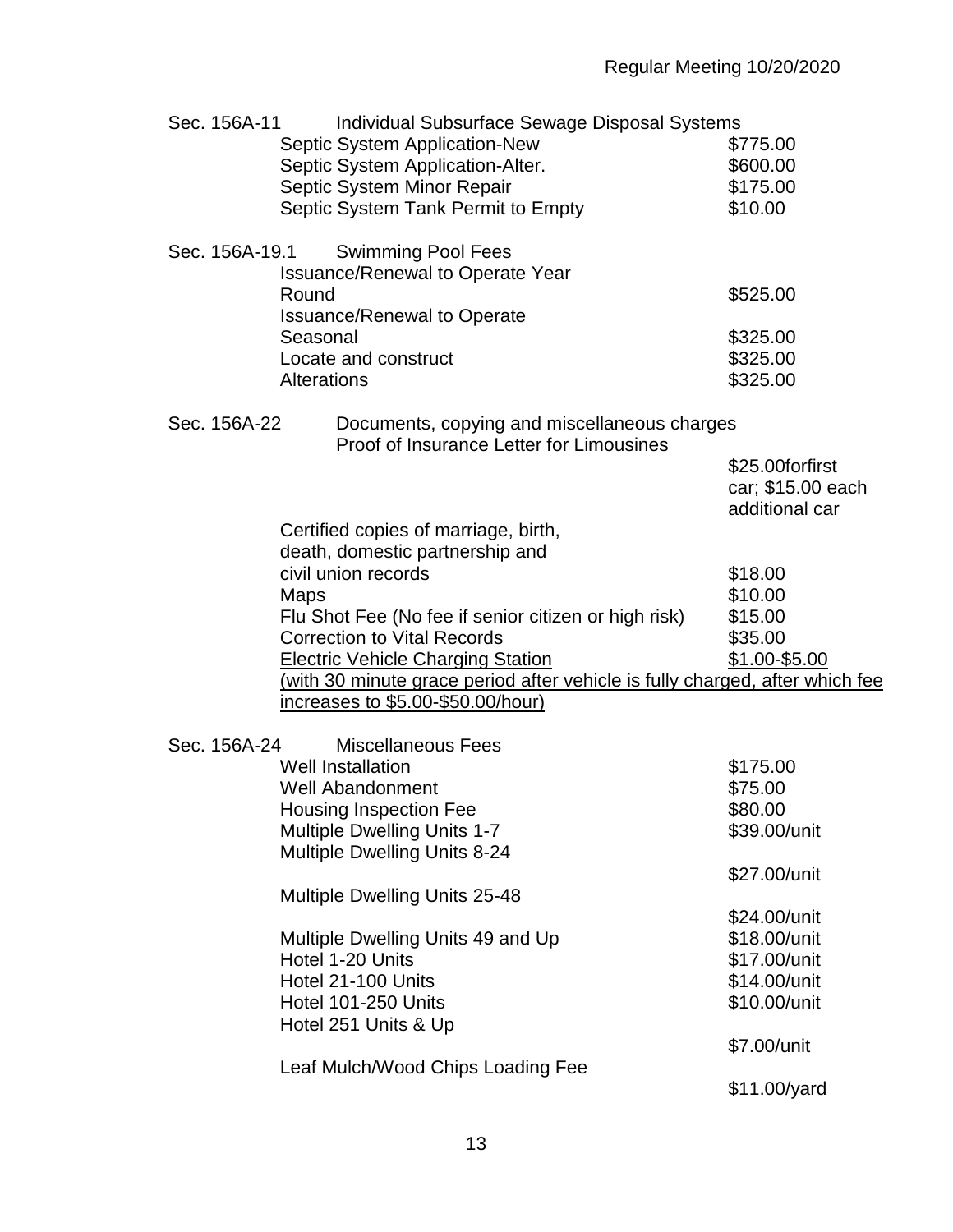| <b>Receiving Material</b><br>Mechanic's Labor Rate LTBOE | $$11.00/$ yard |
|----------------------------------------------------------|----------------|
| Mechanic's Labor Rate ELSA                               | \$31.50/hour   |
|                                                          | \$31.50/hour   |
| Trashcan 95 Gallon                                       | \$55.00        |
| Trashcan 65 Gallon                                       | \$50.00        |
| Trashcan 35 Gallon                                       | \$45.00        |
| Sec. 156-26 Police Department Fees                       |                |
| <b>Firearms Purchase</b><br>(k)                          |                |
| <b>Identification Card</b><br>(1)                        | \$5.00         |
| (2)<br><b>Pistol Permit</b>                              | \$2.00         |
| Use of Police Vehicle                                    | \$30.00/hour   |

#### Section 2. Repealer

All ordinances or parts of same inconsistent with any provisions of this ordinance are hereby repealed to the extent of such inconsistency.

Section 3. Severability

If any section, paragraph, sentence, clause or phrase of this ordinance shall be declared invalid for any reason, the remaining portions of said ordinance shall not be affected thereby and shall remain in full force and effect.

Section 4. Effective Date

This ordinance shall take effect twenty (20) days after adoption thereof.

Adopted: October 20, 2020

New material is underlined Deleted material is bracketed [ ]

The Ordinance was adopted after the public hearing thereon, on the following roll call vote:

| <b>COUNCIL</b>     | <b>AYE</b> | <b>NAY</b> | <b>PRESENT</b> | <b>ABSENT</b> | <b>ABSTAIN</b> | <b>MOVE</b>  | <b>SECOND</b> |
|--------------------|------------|------------|----------------|---------------|----------------|--------------|---------------|
| <b>Mr. Bobbitt</b> |            |            |                |               |                |              |               |
| Ms. Lewis          |            |            |                |               |                | $\mathbf{r}$ |               |
| <b>Mr. Powers</b>  |            |            |                |               |                |              |               |
| Mr. Ryan           |            |            |                |               |                |              |               |
| Mayor Kownacki     | n          |            |                |               |                |              |               |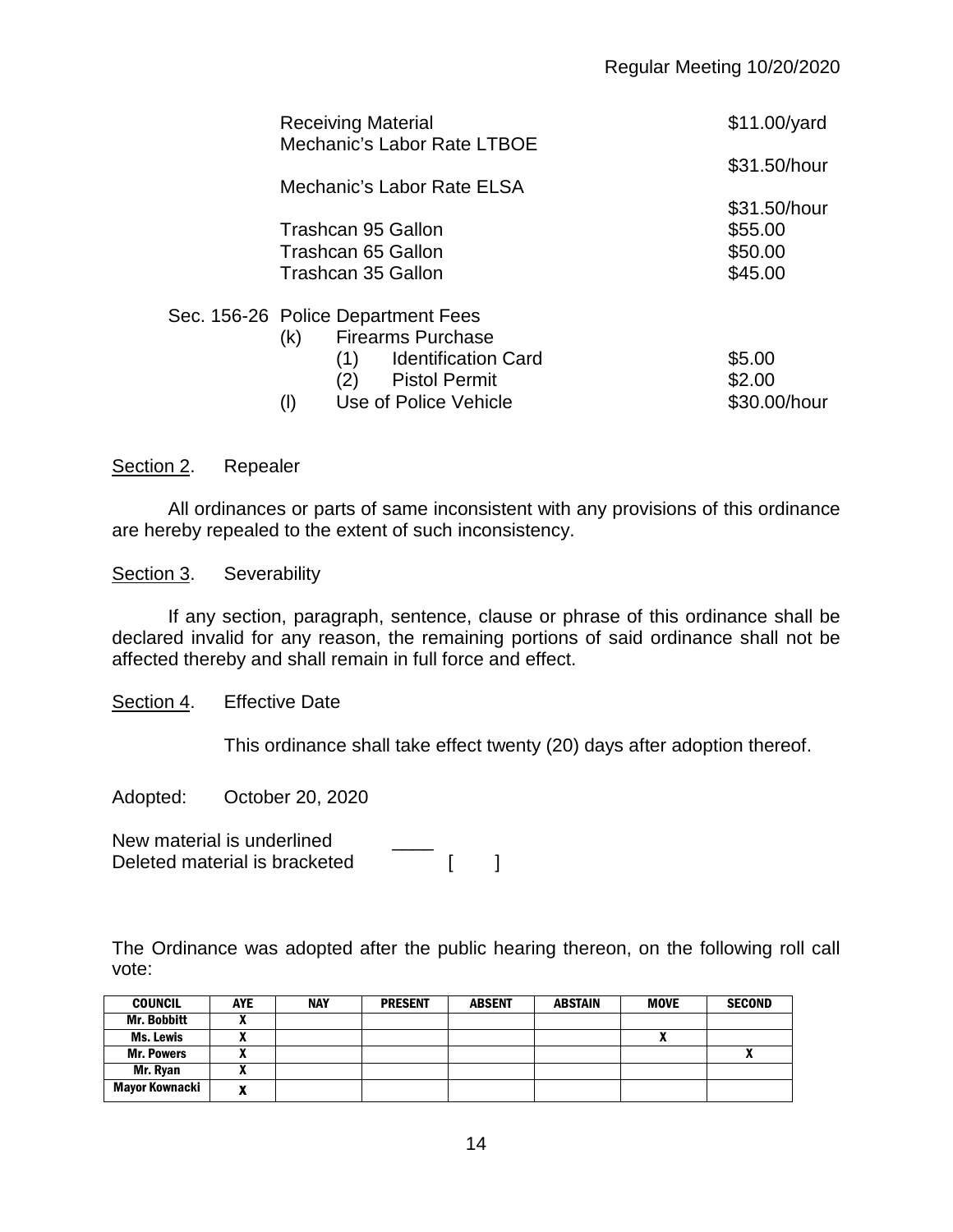---

## **Manager's Report –**

Mr. Nerwinski submitted invoice listings for the month of October 2020 in the amount of \$2,871,733.12.

Mr. Nerwinski reported that the Local Government Emergency Fund also known as the Coronavirus Relief Fund, (CARES) Act, recently listed municipalities eligible with a maximum amount receivable for reimbursement of qualifying expenditures related to the COVID-19 outbreak. The maximum amount for Lawrence is \$575,700.37. Also, he did a Blog article on the matter because some of the local Facebook community pages were under the assumption, due to an article in one of the newspapers, that the Township was already receiving that amount of money which they have yet to receive. The money amount is what they might receive if they have qualifying expenditures. Peter Kiriakatis, CFO, has put together a list of and the reimbursable amount at this point is believed to be approximately \$88,000 and it not meant to replace loss of revenues; it is meant to reimburse the town for COVID-19 related expenditures. In addition, several applications along with other applications and grant opportunities have been made for funding and they have received funds from FEMA. They are trying to capture all monies available for qualifying expenditures related to the virus which thankfully they do not have a lot. But, to have the relief funding available lets them know that they do not have to withhold doing what needs to be done in response to COVID-19. And, prior to passage of the 2020 Municipal Budget they included \$135,000 in the budget in anticipation of cost associated relative to the virus.

Mr. Nerwinski advised that he previously emailed the Township Council the 2020 Best Practices Inventory which is something he and Peter Kiriakatis, CFO, have worked on together to try to eliminate all the no's on the checklist that they could and they have gotten it down to very, very few. The Inventory is basically recommendations from the Department of Community of Affairs in terms of what municipalities should be trying to do and achieve through best practices and Lawrence Township is well situated and has a very good number in terms of what they are doing, and they will continue to try to reduce the no's to yes' on the checklist which is a very small amount. Mr. Kiriakatis and Mr. Nerwinski both agree that some of the questions they do not necessarily agree with; but, the list is a good guide and goal for them to continue to work toward.

Mr. Nerwinski reported on the firehouse renovations taking place at the three firehouses in an effort to try and improve the membership of the fire companies in the Township. And indicated almost two budget years ago the Council had funded \$300,000 for renovations to the firehouses as a means of giving something to those volunteering as firefighters by improving their surroundings when they are away from their home and their families. Slackwood Fire Company has stepped up during the middle of those renovations and they are really happy with the improvements. They uncovered some wiring issues which have been taken care of and is now up to code and compliant; new floors was installed today and they have received some really good things for their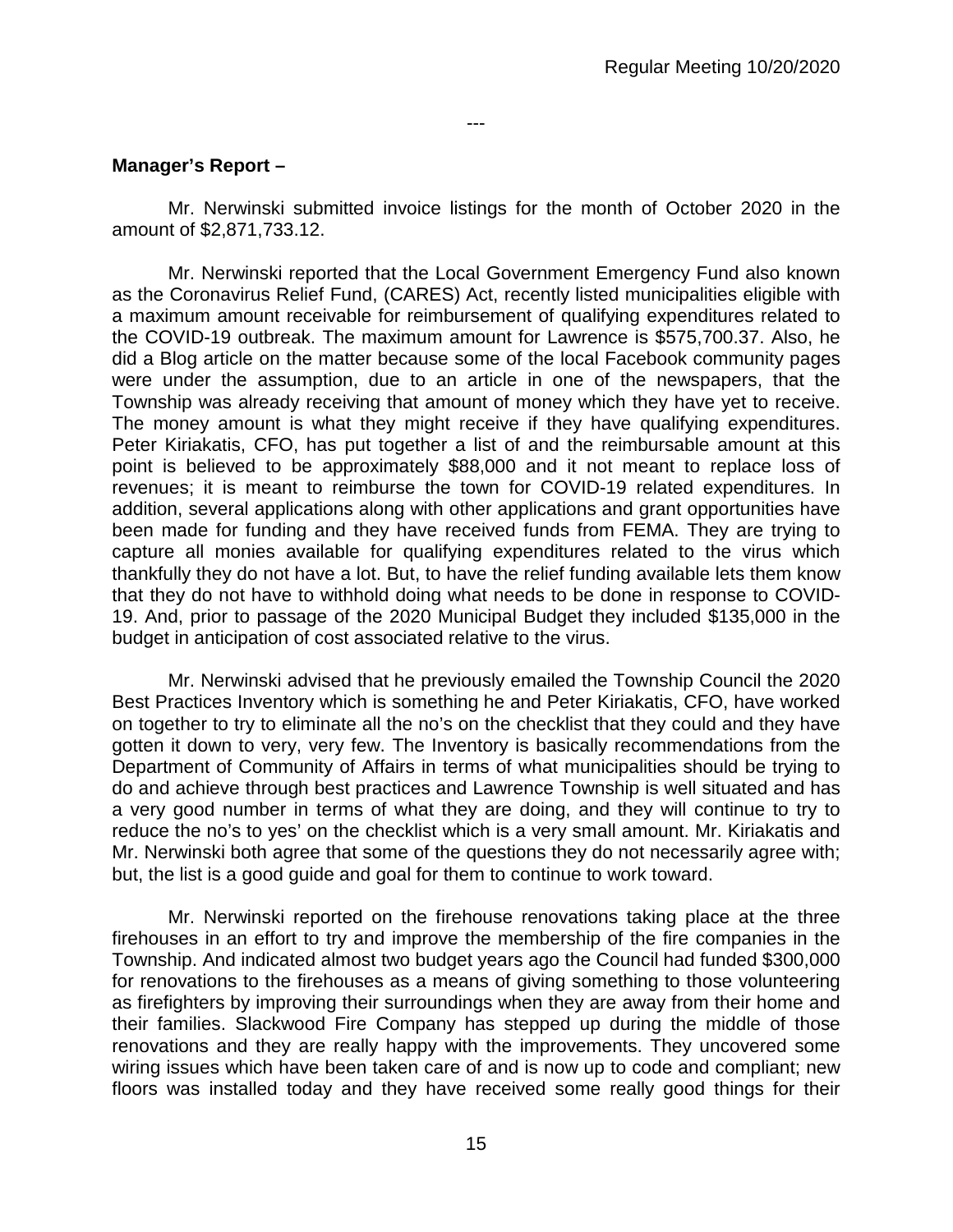membership room. The Lawrenceville Fire Company has consistently over the last two years made improvements to their firehouse and they are just trying to get Lawrence Road Fire Company on board with this process and, hopefully, they will take the initiative to do what they have encouraged them to do which is to make a better place for themselves and to promote an interest from the outside of becoming a member of their fire company.

Mr. Nerwinski further reported that the Fire Study is completed and he expects to receive the formal report before the next Council Meeting and that report will be shared with the Township Council and that he has asked the principals of The Rodgers Group, LLC, who conducted the Study, to attend the meeting when the Council decides what meeting they would like for them to report their findings…maybe the last meeting in December after they read and absorbed the report themselves. And, advised that he has read the draft copy of the report which is pretty comprehensive and gives the Township a lot of great recommendations; so he looking forward to working through all those recommendations with the Council to improve the Township's fire response service.

Mr. Nerwinski reported that the new fire trucks are done and will be delivered tomorrow, October 21<sup>st</sup>, to the Public Works Department where the Chief Mechanic will do the final touches on getting them ready for operation and he will inform the Council as to when they will be delivered to Lawrence Road Firehouse and Slackwood Firehouse. Jack Oakley, Emergency Management Coordinator, has indicated he is really satisfied with the quality of the work and model of the trucks.

Mr. Nerwinski distributed copies of the Employees Handbook to each member of Council and indicated as previously discussed this is something under the Best Practices Checklist that asked if the Township has reviewed their Employee Handbook within the last three years. It has now been three years and they have reviewed and made some updates as well as additions to the Handbook to include the Donated Sick Leave Program that was initiated last year which will be attached as an addendum at a later date.

Mr. Nerwinski reported that he met with his staff last week to let them know that his position has not changed as it relates to public access to the Municipal Building; the building will remain restricted to the public at least through November being the science and the information out there shows they are far from being done with the COVID-19 situation. And, with the flu season approaching he does not think this is the time to relax. In fact, they need to amp up what they are doing; so he will be meeting with the Public Works Department and the Health Officer, Carol Chamberlain, and they will be doing one of two things: they will either set up a heated tent outside at the north entrance where people can meet and still conduct township business or they will create a blocked off space inside the building at the north entrance which would be a last resort as he would like for the building to remain closed to the public so the employees can stay within their our own bubble while still conducting business as normal which is working.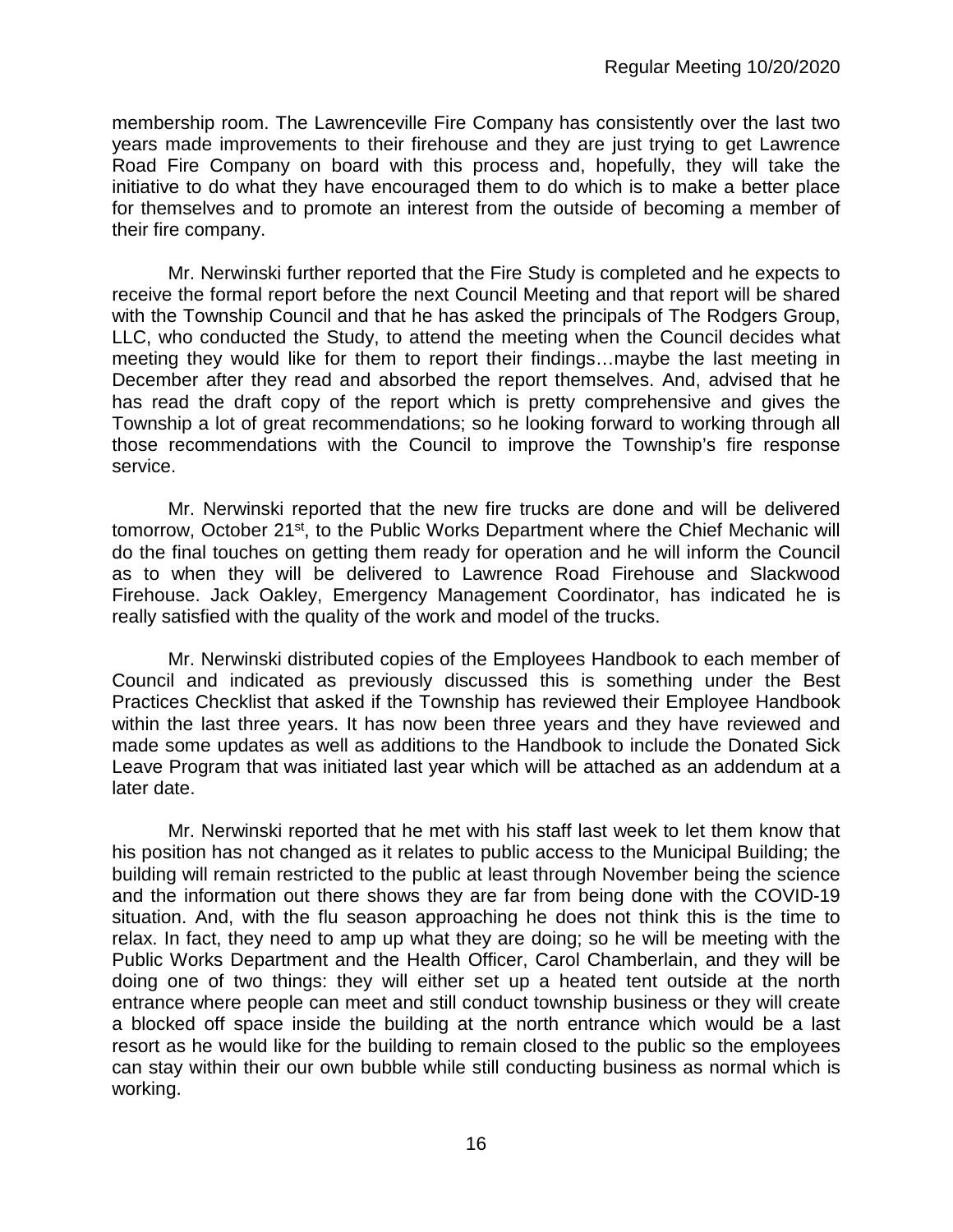With regards to employees entering the building, they are going to install some thermometers at the doors to have temperatures read before they enter the building and they are working on getting a phone application where several health questions will be asked prior to the employee coming to work or entering the building similar to what some of the major corporations already have in place.

---

---

## **Attorney's Report –**

There was no Attorney's report.

### **Clerk's Report –**

Ms. Norcia advised that they have received numerous calls regarding the upcoming Election and how people can vote and where they can drop off the Vote by Mail Ballots and a lot of people are not happy. The office has received a number of humorous questions such as people not knowing what municipality they live in; but she and her staff are pushing through and there was a meeting with the County and everything seems to be on course for a smooth election this year.

---

---

## **Unfinished Business –**

There was no unfinished business.

#### **New Business –**

Mr. Nerwinski stated that one of the questions on the Best Practices Checklist is whether the Township has an Anti-Nepotism Ordinance or Resolution in place, and Lawrence Township does not have one in place. And, in speaking with Mayor Kownacki regarding the matter they both agreed that it would be a good idea so he is proposing this to the Council to get a sense as to whether they would like him to move forward by way of crafting an ordinance along with Mr. Roskos that he could present to them at the next meeting.

Mr. Nerwinski advised that Lawrence Township does not have a Nepotism problem as he does not think there has ever been a Department Head who hired an immediate family member in a department; but, he thinks it is a good ethical reform to put in place and it is his recommendation to do so. However, it is a policy decision so it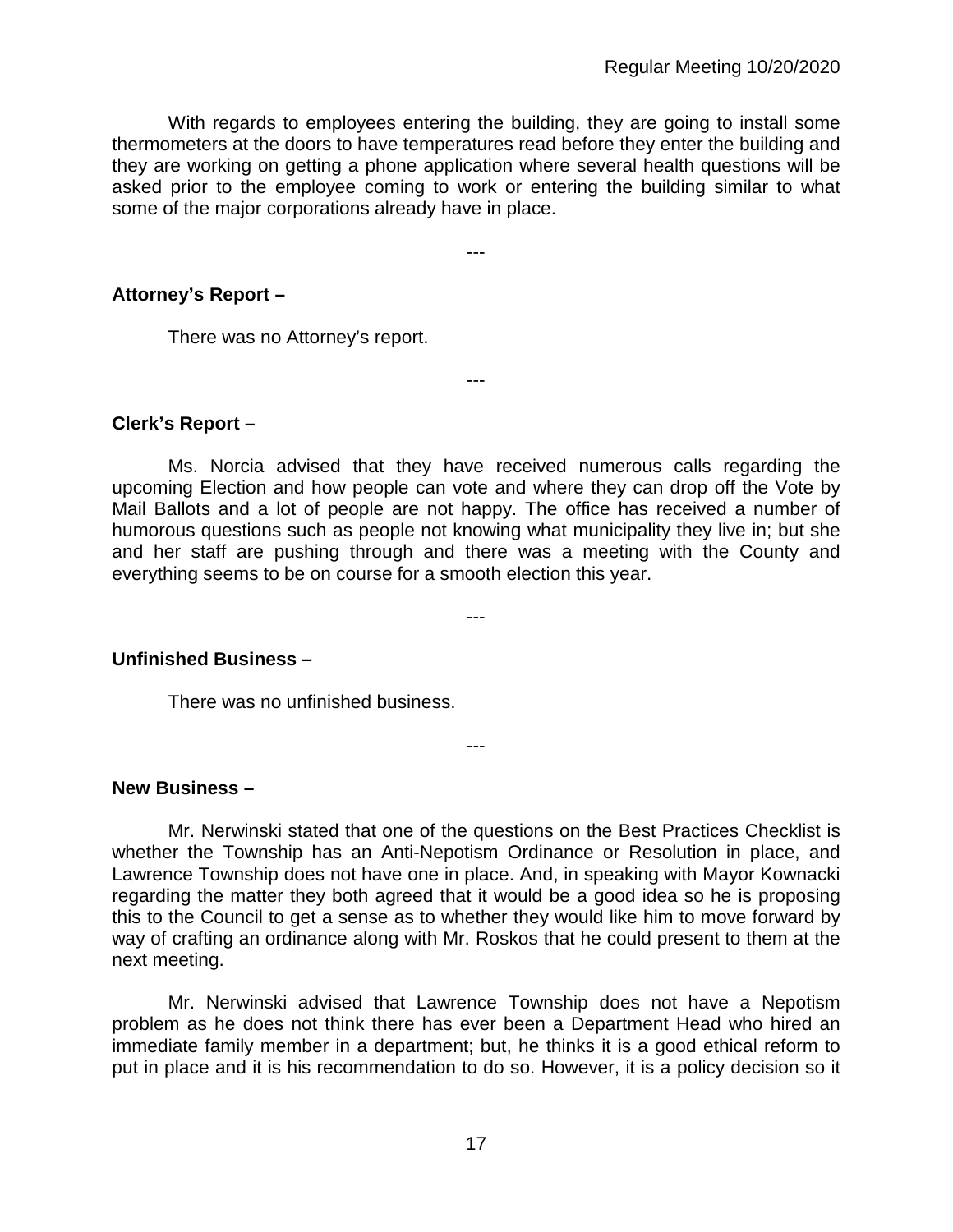is out of his purview and he will adhere to how the Council instructs him to act on the matter.

---

## **Public Participation (3-minute limitation per speaker)** –

Mr. Paul Larson stated in 2018 Mr. Roskos was quoted in The Lawrence Ledger talking about a Cease and Desist Letter that was sent out to Brandywine regarding land clearing that they were doing and questioned if there was any action taken subsequent to that event. Mr. Roskos replied that those actions ceased as soon as they were told to do so but he has no recollection of how that matter was finalized; that he would have to go back and look at his notes. But, Jim Parvesse, Township Engineer, would probably remember the outcome of that matter the best.

### **Resolutions**

---

Resolution Nos. 287-20 (18-A.1) through 320-20 (18-H.19) with the exception of Resolution 288-20 was approved by the following roll call vote:

| <b>COUNCIL</b>     | <b>AYE</b> | <b>NAY</b> | <b>PRESENT</b> | <b>ABSENT</b> | <b>ABSTAIN</b> | <b>MOVE</b> | <b>SECOND</b> |
|--------------------|------------|------------|----------------|---------------|----------------|-------------|---------------|
| <b>Mr. Bobbitt</b> |            |            |                |               |                |             |               |
| Ms. Lewis          |            |            |                |               |                | ~           |               |
| <b>Mr. Powers</b>  |            |            |                |               |                |             | $\mathbf{r}$  |
| Mr. Ryan           | n          |            |                |               |                |             |               |
| Mayor Kownacki     | ,,,        |            |                |               |                |             |               |

Cited Resolutions are spread in their entirety in the Resolution Books of the Township of Lawrence.

Resolution No. 288-20 (18-D.1)) was approved by the following roll call vote:

| <b>COUNCIL</b>     | <b>AYE</b> | <b>NAY</b> | <b>PRESENT</b> | <b>ABSENT</b> | ABSTAIN | <b>MOVE</b> | <b>SECOND</b> |
|--------------------|------------|------------|----------------|---------------|---------|-------------|---------------|
| <b>Mr. Bobbitt</b> |            |            |                |               |         |             |               |
| Ms. Lewis          |            |            |                |               |         |             |               |
| <b>Mr. Powers</b>  |            |            |                |               |         | Λ           |               |
| Mr. Ryan           |            |            |                |               |         |             |               |
| Mayor Kownacki     |            |            |                |               |         |             |               |

Cited Resolution is spread in its entirety in the Resolution Books of the Township of Lawrence.

---